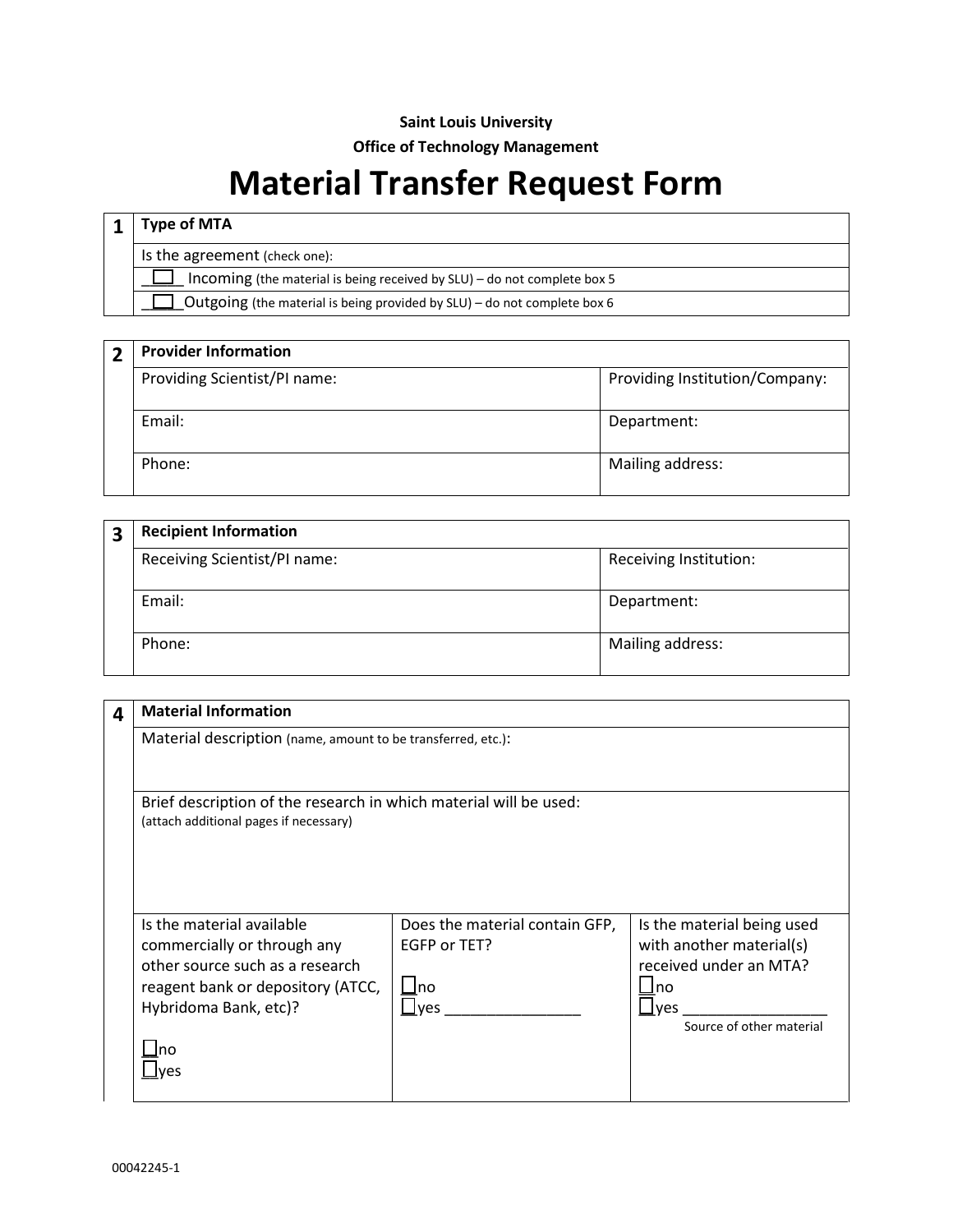| Is the material a human sample               | Is the material a whole animal? | Is the material a           |
|----------------------------------------------|---------------------------------|-----------------------------|
| (blood, serum, plasma, urine, stool, tissue, |                                 | recombinant DNA, infectious |
| $etc.$ )?                                    |                                 | agent or export controlled  |
| -Ino                                         |                                 | agent?                      |
| <u>I</u> ves                                 |                                 |                             |
| IRB#                                         | Ino                             | ⊥no                         |
|                                              | $\square$ ves<br>IACUC#         | ⊿yes                        |
| Are the samples de-identified?<br>ves<br>no  |                                 |                             |

| 5 | <b>For Outgoing MTA</b>                                                                                                                                                     |                                                                                                              |
|---|-----------------------------------------------------------------------------------------------------------------------------------------------------------------------------|--------------------------------------------------------------------------------------------------------------|
|   | What is the source of funds under which the<br>materials were made?                                                                                                         |                                                                                                              |
|   |                                                                                                                                                                             |                                                                                                              |
|   | Was the material created at SLU?<br>$\sqcup$ yes<br>$\Box$ no<br>(if no, identify the origin of the material and attach written<br>permission for transfer of the material) | Are you the creator/inventor of the material?<br>$\sqcup$ yes<br>(if no, identify original creator/inventor) |
|   | If SLU material, has the material been disclosed to<br>the Office of Technology Management?                                                                                 |                                                                                                              |
|   | OTM#<br>$\Box$ no (If no, please disclose the materials to the OTM using<br>the form here. Note: form will download immediately.)                                           |                                                                                                              |
|   | Will the recipient pay for shipping?<br>Jyes<br>Ino                                                                                                                         | Will the recipient pay for the preparation of<br>the material?<br>Preparation costs<br>$\bigsqcup$ no        |

| 6 | <b>For Incoming MTA</b>                         |
|---|-------------------------------------------------|
|   | What is the source of funds for the research in |
|   | which the material is to be used?               |
|   | JFederal                                        |
|   | ⊿Foundation                                     |